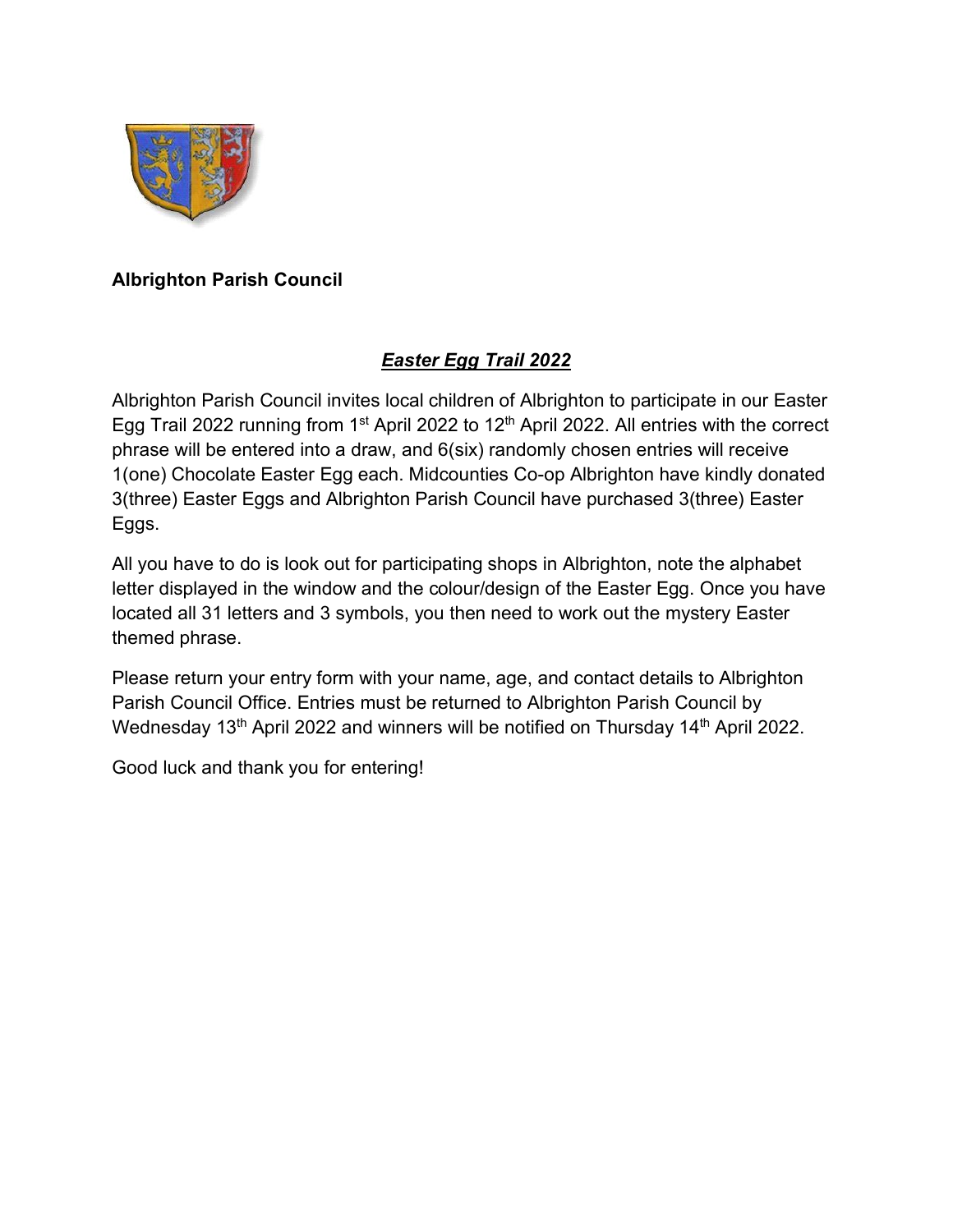

## **Albrighton Parish Council**

## *Easter Egg Trail 2022 – Entry form*

| Name of Shop                                       | Colour and design of Easter Egg | Alphabet<br>Letter |
|----------------------------------------------------|---------------------------------|--------------------|
| Keith Gibsons Garage<br>$\bullet$                  |                                 |                    |
| A Bit Of A Do<br>$\bullet$                         |                                 |                    |
| Ace Of Vapes<br>$\bullet$                          |                                 |                    |
| The Tanning Lounge<br>$\bullet$                    |                                 |                    |
| T.A. Rhodes Chemist<br>$\bullet$                   |                                 |                    |
| The Bike Shop<br>$\bullet$                         |                                 |                    |
| <b>Mogul Diamonds</b><br>$\bullet$                 |                                 |                    |
| Village Hardware<br>$\bullet$                      |                                 |                    |
| <b>Albrighton Garage</b><br>$\bullet$              |                                 |                    |
| The Beauty Box<br>$\bullet$                        |                                 |                    |
| Cartwrights Veg and<br>$\bullet$<br><b>Flowers</b> |                                 |                    |
| <b>B</b> and <b>B</b> Barbers<br>$\bullet$         |                                 |                    |
| <b>Balance</b><br>$\bullet$                        |                                 |                    |
| On Cloud Nine<br>$\bullet$                         |                                 |                    |
| Jane Eyre<br>$\bullet$                             |                                 |                    |
| Emporium                                           |                                 |                    |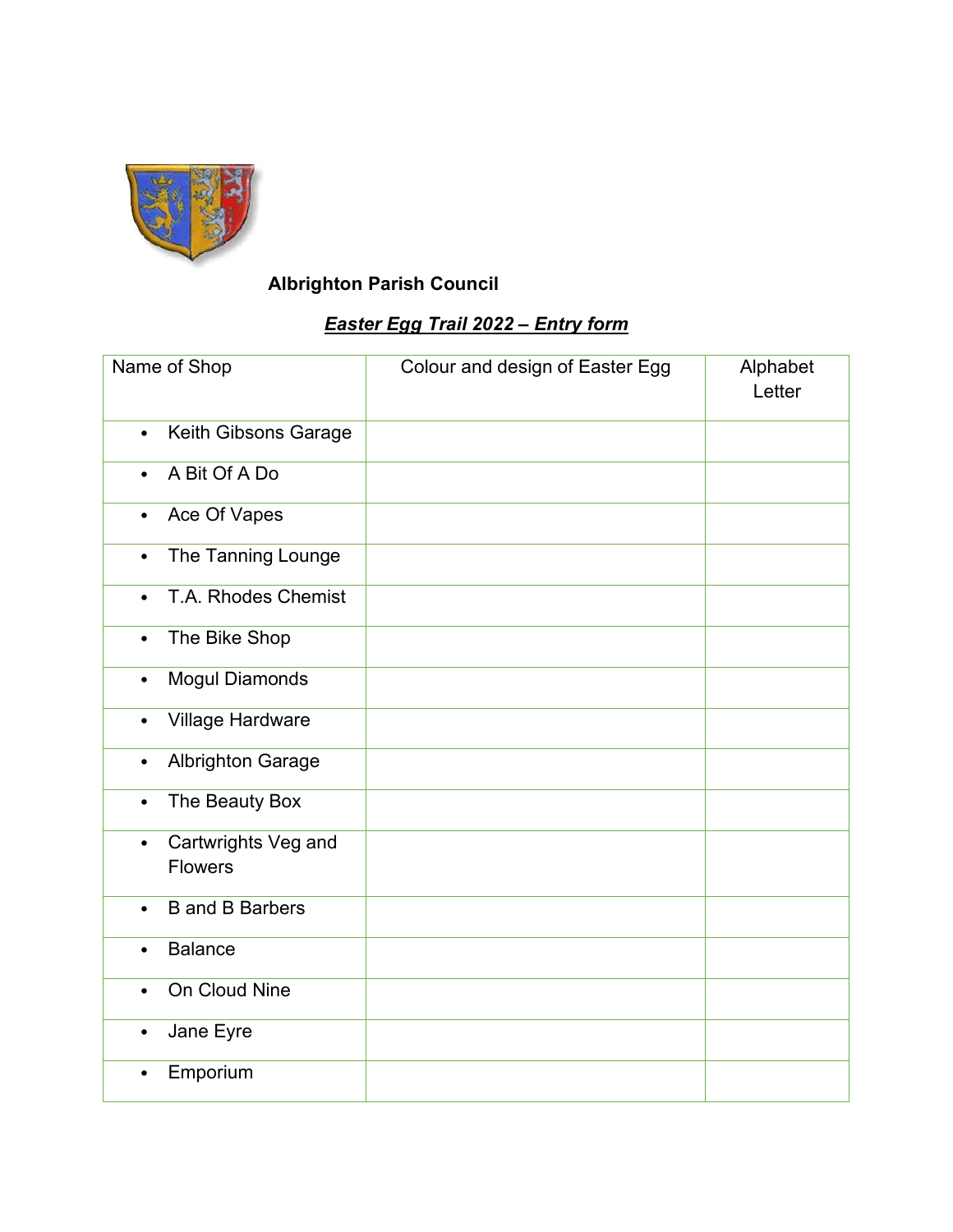| <b>Village Wines</b><br>$\bullet$           |  |
|---------------------------------------------|--|
| Indulgence<br>$\bullet$                     |  |
| <b>Just Gents</b><br>$\bullet$              |  |
| <b>Compton Hospice</b><br>$\bullet$<br>Shop |  |
| Avani<br>$\bullet$                          |  |
| The Village Butcher<br>$\bullet$            |  |
| <b>1232 Café</b><br>$\bullet$               |  |
| Latte Da Café<br>$\bullet$                  |  |
| Peckish Café<br>$\bullet$                   |  |
| Midcounties Co-op<br>$\bullet$              |  |
| Number 7<br>$\bullet$                       |  |
| <b>Next Door Bar</b><br>$\bullet$           |  |
| Petals by Sarah<br>$\bullet$<br>Louise      |  |
| The Hideaway<br>$\bullet$                   |  |
| <b>Hewitts Butchers</b><br>$\bullet$        |  |
| Albrighton Eye Clinic<br>$\bullet$          |  |
| Studio B<br>$\bullet$                       |  |
| Alexandria Hale<br>$\bullet$                |  |

You should have collected 33 letters and 3 symbols. Now have a go at making a phrase using all the letters… We have given you two letter placements to start you off.



Clue: The first letter of the first two words is the same. Think of where we live!

Please return your completed form to: